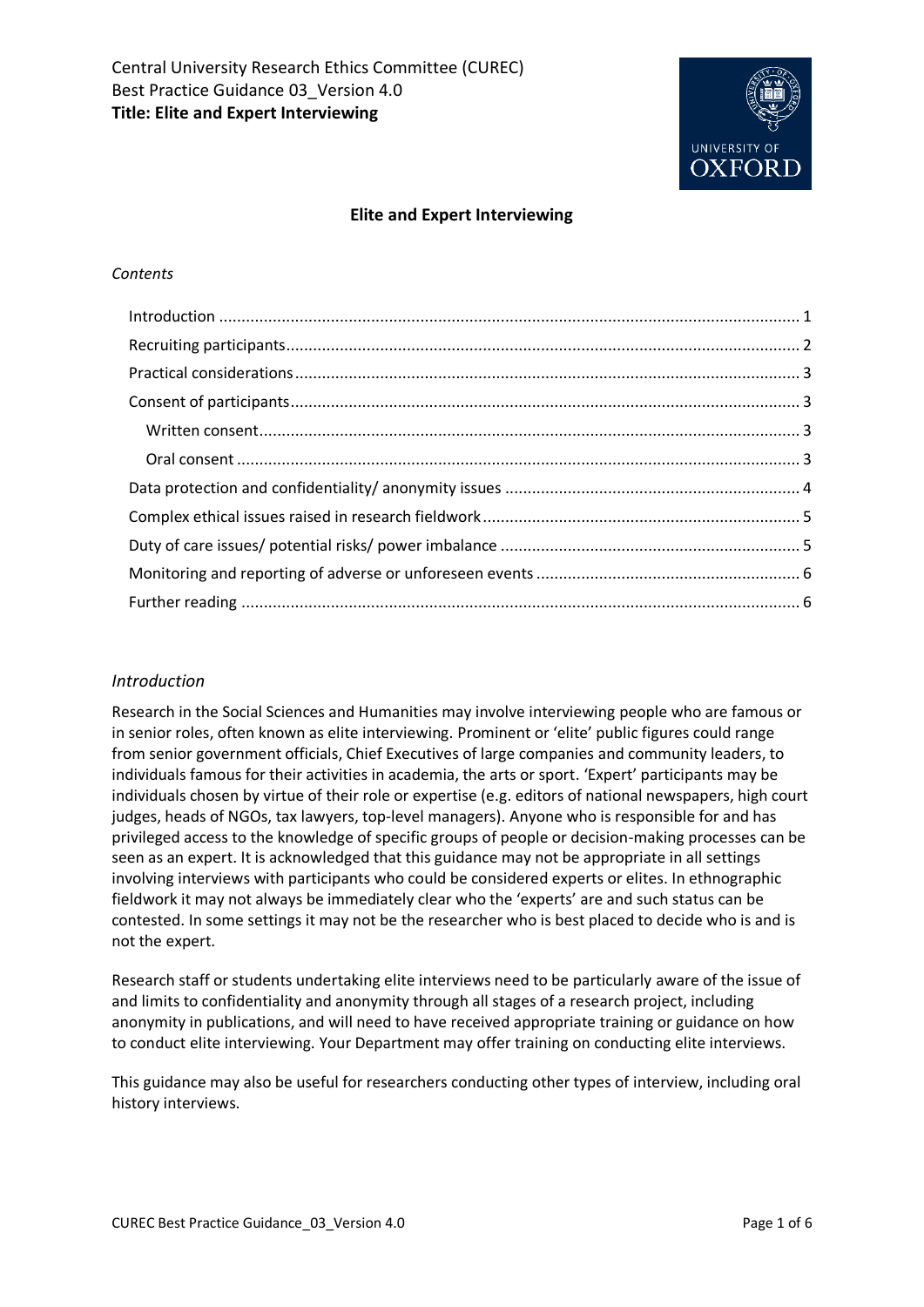# <span id="page-1-0"></span>*Recruiting participants*

Although initial contact may have been made through professional or social networks, request for access should normally be through a formal letter or an email requesting the interview, which should include information that will help the participant make an informed decision about participation. CUREC's [recommended informed consent templates](http://researchsupport.admin.ox.ac.uk/governance/ethics/resources/consent) may be adapted for this purpose. The invitation should include:

- 1. the name of the study
- 2. the name and status of the researcher carrying out the study and how to contact them
- 3. a brief rationale for the study, including its purpose and value
- 4. why the individual is being invited to take part in the research
- 5. a timeframe for when and how interviewees can withdraw any information they have provided to the research.
- 6. an explanation of what the participant will be asked to do, where the interview/ survey will be conducted and how long it might take
- 7. assurances about the option of confidentiality and use of data, including who will have access to the data, how it will be stored and what will happen to the data at the end of the study.
- 8. An explanation of whether the interviewee's direct quotations may be used in any research output.
- 9. An explanation, if desired, of how participant data will be anonymised and how this anonymisation will be effected.
- 10. If appropriate, a statement clarifying whether interviewees will have the opportunity to check their transcripts for factual accuracy, especially when anonymity is not desired.

If recruitment is via personal contacts any conflicts of interest or potential for coercion should be acknowledged and addressed within the ethics application.

While, on the one hand, it is widely advised that respondents ought to be given a chance to check the transcripts for accuracy or review reports prior to publication and be offered the opportunity to withdraw from a study within a reasonable and agreed timeframe, some "interviewees may claim their rights in a study as far as censoring the writings"<sup>1</sup>. So, while interviewees may be offered the opportunity to view interview notes/ transcripts on request, it should be made clear that they may not alter the interpretation of the transcripts.

If an organisation commissions a research report from a researcher, a written agreement should be put in place at the outset of the project, which limits the commissioner's influence on the report outcome, and how the research findings will be published. Please contact the relevan[t Research](http://researchsupport.admin.ox.ac.uk/contacts#tab-1-1)  [Services' divisional contracts team](http://researchsupport.admin.ox.ac.uk/contacts#tab-1-1) for advice. The participants should be made aware of the commission.

Researchers should also check whether translators or interpreters will be used, how they will be briefed and whether their transcripts need to be double-checked by back-translation<sup>2</sup>. CUREC's **Best** [Practice Guidance \(01\) on Researcher Safety](https://researchsupport.admin.ox.ac.uk/governance/ethics/resources/bpg) contains guidance on employing local/ casual staff for research projects/ fieldwork, an[d template confidentiality agreements](https://researchsupport.admin.ox.ac.uk/governance/ethics/resources/consent#collapse1670841) are available.

1

<sup>1</sup> V. Obelene, 'Expert versus Researcher: Ethical Considerations' in *Interviewing Experts*, p. 186

<sup>2</sup> C. Williams, *Researching Power, Elites and Leadership*, Sage Press, 2012, p. 13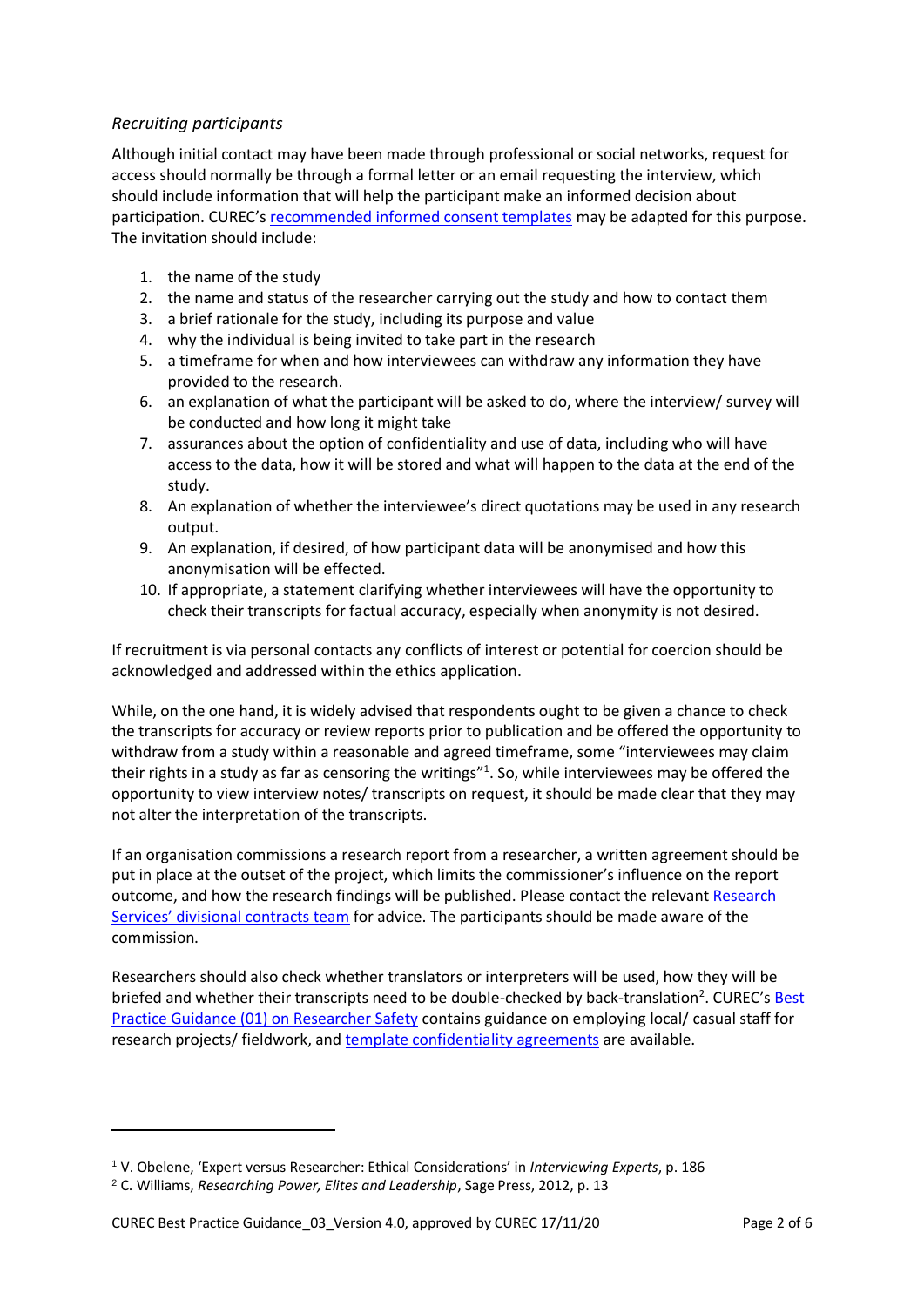# <span id="page-2-0"></span>*Practical considerations*

As with any interviews, thorough background research and preparation for the interview is important to ensure good use of the participants' time.

If interviews are taking place remotely consideration will need to be given to the location of both the interviewer and interviewee. Interviews via telephone, video call (Microsoft Teams is the University's preferred platform) or email need particular thought, as "any upsets are hard to put right at a distance"<sup>3</sup>. Communication is often easier face-to-face. Without the aid of visual cues, researchers need to pay particular attention to signs that the interviewee might be uncomfortable, need a break or want to stop the interview altogether. Further guidance is available within CUREC's [Best Practice](https://researchsupport.admin.ox.ac.uk/governance/ethics/resources/bpg)  [Guidance \(10\) on Conducting Research Interviews.](https://researchsupport.admin.ox.ac.uk/governance/ethics/resources/bpg)

# <span id="page-2-1"></span>*Consent of participants*

### <span id="page-2-2"></span>**Written consent**

The consent process should be proportionate and tailored to the research. A [written informed](https://researchsupport.admin.ox.ac.uk/governance/ethics/resources/consent)  [consent process](https://researchsupport.admin.ox.ac.uk/governance/ethics/resources/consent) is generally recommended for elite and expert participants, so that both the participants and the researchers have a record of what has been agreed (including any limits to confidentiality and anonymity, how data will be used, and a clarification of the participants' right to comment on or possibly correct factual inaccuracies in material.) Explicit consent is needed for the use of quotations in research outputs and whether or not these will be directly attributed to the interviewee. The interviewee may appreciate being given the opportunity to check these. Elite and expert interviewees may expect a degree of control over what is reported by the researcher. It is important to clarify with interviewees whether or not they will be able to check the accuracy of what is reported. However, interviewees should not be offered the opportunity to change the transcript in any significant way (other than to correct factual inaccuracies).

## <span id="page-2-3"></span>**Oral consent**

**.** 

A[n oral consent process](https://researchsupport.admin.ox.ac.uk/governance/ethics/resources/consent) is permissible if there are strong reasons why a written consent process is not possible (for example, if the interviewee is unwilling to provide written consent), however, this should not be used without the following:

- 1. Sending a full information letter or email as outlined above.
- 2. Reiterating the content of the letter verbally before the start of any interview and recording the acceptance of this, ideally either as an audio recording or as a written note in the interview notes.
- 3. Ideally, the interview itself also should be recorded.
- 4. If the interview is **not** recorded some written evidence of agreement between interviewer and interviewee on levels of confidentiality and attribution of quotations should be provided. This should include a simple statement of agreement with anonymity/ confidentiality conditions offered by the researcher.
- 5. A clarification of the degree of control over what is reported by the researcher (i.e. possibly offering the opportunity to correct factual inaccuracies in the notes or transcript, but not allowing for significant changes to be made to the transcript or output).

<sup>3</sup> C. Williams, *Researching Power, Elites and Leadership*, Sage Press, 2012, p. 11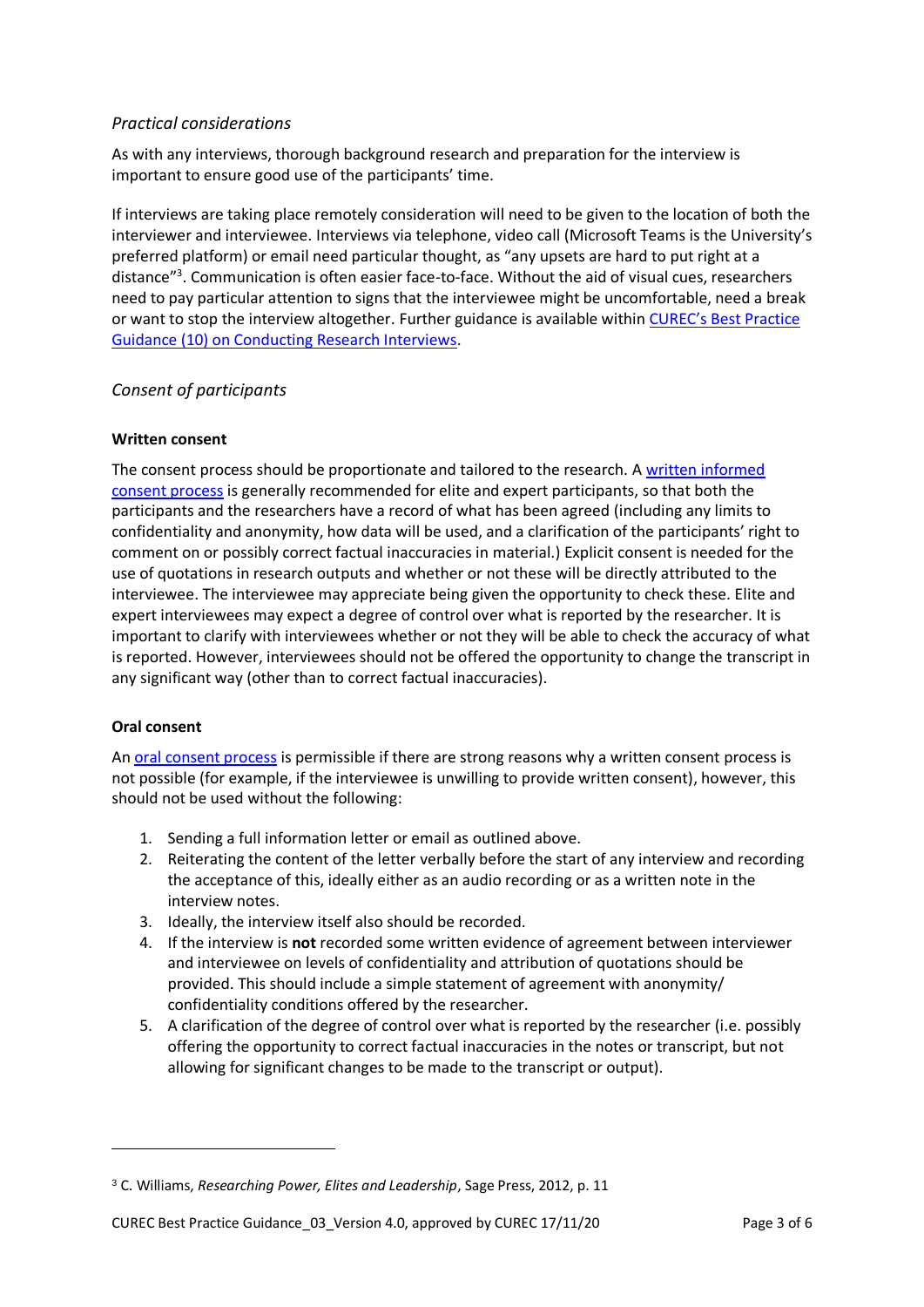# <span id="page-3-0"></span>*Data protection and confidentiality/ anonymity issues*

The benefits of identifying the interviewees in the data and the research outputs should be considered in conjunction with the risks of harm to the research participants and to their privacy. In in accordance with the GDPR principle of [privacy by design](https://compliance.admin.ox.ac.uk/privacy-by-design) it is good practice to protect the identity of participants unless there are good reasons to do otherwise.

Qualitative elite interviews may not be easy or possible to anonymise. As well as the normal careful data protection processes, if elite interviewees do not want to be identifiable, extra care must be taken. During the pseudonymisation/ anonymisation process it is important to ensure that contextual information does not make the interviewee identifiable<sup>4</sup>. If interviewees do not wish to be individually identified, views may be used in a more aggregated way and the maintenance of confidentiality should be possible to achieve using the standard procedures of qualitative studies.

Guaranteeing confidentiality and anonymity may, in some cases, be unrealistic when interviewing high profile individuals, who may be easily re-identified or when the comments are in relation to a specialist field. In this case, it may be appropriate to offer to name the participant and interview them "on the record". Elite interviewees may choose not to seek anonymity. Regardless of whether they do or not, participants should be made aware of how the data will be used and how identifiable they will be from any research outputs.

All negotiations need to be approached with care ensuring that academic freedom is maintained while keeping within the laws of libel and as far as possible meeting interviewees' legitimate concerns. It is important for the interviewer and interviewee to establish in advance whether comments from the interview may be quoted and publicly attributed to them, quoted in anonymised form or not included in any research outputs at all. In some cases it may be helpful for the researcher to make a note of comments made in confidence for context within their personal notes, but not include these in any written up materials. In other cases the interviewee may prefer there to be no record of these comments at all.

It is important that researchers consider the security of the re-transmission of the data if it is to be shared with the interviewee for the purpose of checking the accuracy of a recorded statement. For special category/ sensitive data, email is not a secure enough mode of transmission. The Research [Data Oxford](mailto:researchdata@ox.ac.uk) team should be contacted for advice on more secure options.

It is important to ensure that both de-identified and identifiable data are managed in accordance with the University's IT Security and Information Compliance requirements. The data should be securely stored in the department or faculty after the completion of the study. Some funders require the deposit of data in data archives and their conditions should be met if at all possible without compromising the confidentiality and anonymity of respondents.

For sensitive material, please ensure your audio recording device and other devices (e.g. laptop) are encrypted and please do not use cloud services to store the data. Please refer to the [Information](https://www.infosec.ox.ac.uk/)  [Security website](https://www.infosec.ox.ac.uk/) for further information, in particular:

• [Protect my computer](https://www.infosec.ox.ac.uk/protect-my-computer)

1

• [Secure my mobile device](https://www.infosec.ox.ac.uk/secure-my-mobile-devices)

<sup>4</sup> Note that personal data that has been pseudonymised still falls within the scope of the General Data Protection Regulation (GDPR), refer to the [best practice guidance on research data management](https://researchsupport.admin.ox.ac.uk/governance/ethics/resources/bpg) and the University's [guidance on the GDPR and research](https://researchsupport.admin.ox.ac.uk/policy/data) for further information.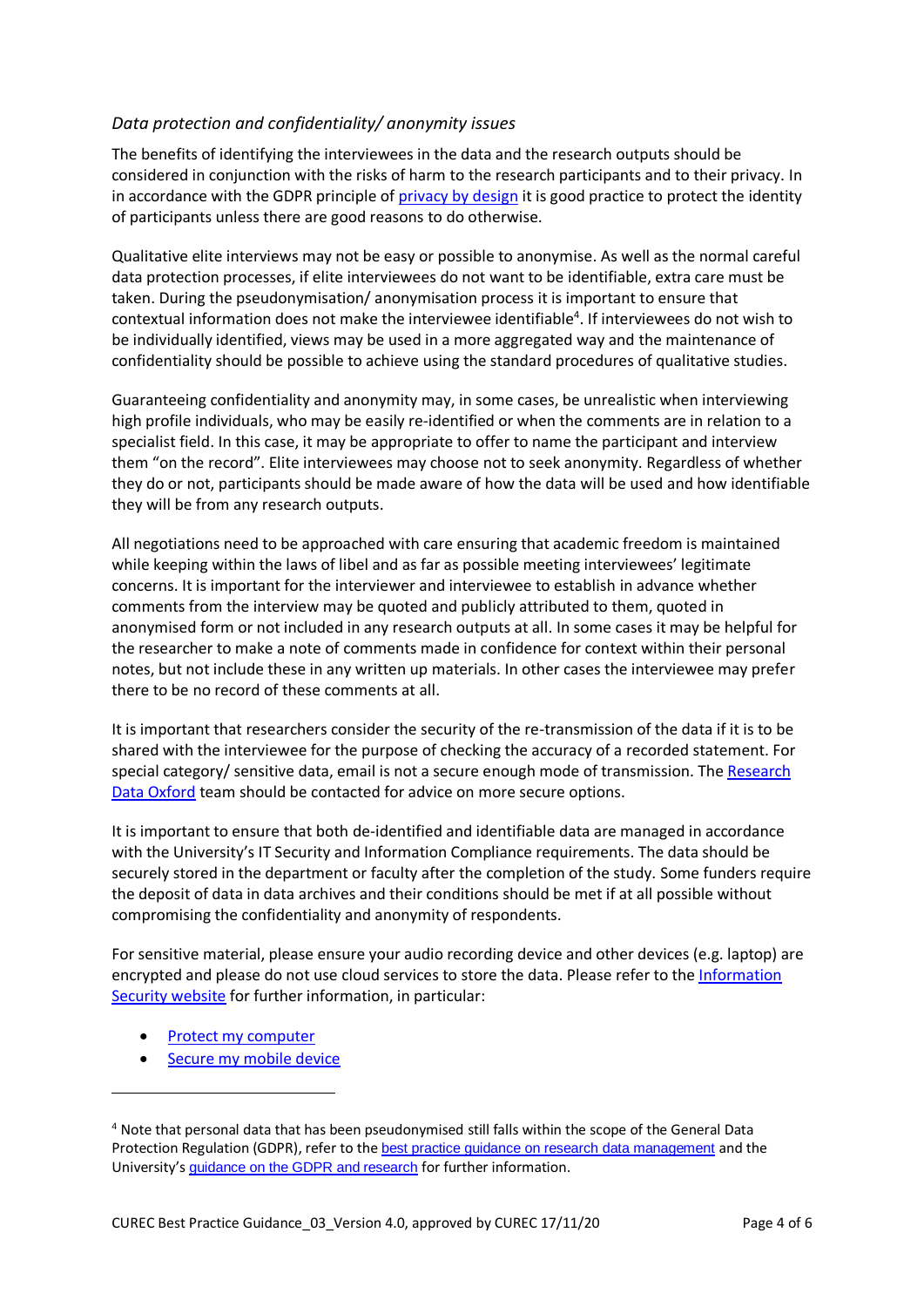### **•** [Guidance on encryption](https://help.it.ox.ac.uk/security/encryption/wde)

Further guidance on the management of research data is provided in CUREC's [Best Practice](https://researchsupport.admin.ox.ac.uk/files/bpg09datacollectionandmanagementpdf)  [Guidance 09 Data collection, protection and management.](https://researchsupport.admin.ox.ac.uk/files/bpg09datacollectionandmanagementpdf)

Please consult th[e Research Data Oxford website,](http://researchdata.ox.ac.uk/) the University's [data protection &](https://researchsupport.admin.ox.ac.uk/policy/data) research pages and/ or contact the [Research Data Oxford](mailto:researchdata@ox.ac.uk) team for research data management advice.

# <span id="page-4-0"></span>*Complex ethical issues raised in research fieldwork*

This guidance is generally aimed at lower risk research projects that involve interviewing experts in their fields or elite participants. Please note that research methodology, ethics and interview training is extremely important if research will be conducted in (or with representatives from) authoritarian states, highly politicised environments or in the case of ethnographic research conducted in difficult or dangerous places. The general approach recommended in this document (regarding recruitment of participants and the preference for a formal written consent process or a more formalised oral consent process) would **not** be appropriate or feasible in these particular circumstances. For example, an overly formal recruitment or consent process could hamper the relationship building necessary to cultivate sources over a long period of time. Similarly, sending interview transcripts to interviewees in authoritarian states for fact-checking may well put these participants (and possibly the researcher) in jeopardy. In order to build trust, reduce formality and enable relationship building, negotiating consent informally may be more appropriate in these cases.

In addition, there may be security concerns because of the profile of the interviewees. The measures taken to protect the data and the individuals involved should be proportionate to the risks. Researchers are encouraged to seek advice from the Research Data Oxford team if this applies.

If the research study falls within this more complex area, the overall approach would need to be discussed with the supervisor (if applicable) in the first instance; the methodology and ethics approach would need to be informed by relevant departmental teaching modules or training sessions, and then should be addressed accordingly in the research ethics application and supporting documents.

# <span id="page-4-1"></span>*Duty of care issues/ potential risks/ power imbalance*

It is important to consider the nature of unequal relationships between the interviewer and interviewees and to put measures in place to address any associated ethical issues. Less experienced researchers need to be well supported and trained in preparation for elite interviews. The types of risks associated with elite interviewing chiefly involve the researcher as there usually will be a power imbalance between researchers and their elite interviewees, and researchers should be prepared to handle these imbalances when planning their research. Sometimes, powerful participants may try to control an interview. Researchers therefore will need to be "extremely flexible, allowing interviewees to lead the conversation, yet not losing sight of the information they are actually interested in"<sup>5</sup> .

Potential emotional and physical risks to participants, researchers, and risks to the reputation of the University should also be considered. These should be addressed in the researcher's [travel risk](https://safety.admin.ox.ac.uk/search/site/travel)  [assessment,](https://safety.admin.ox.ac.uk/search/site/travel) and also in the research ethics application. The Social Science Division's fieldwork resources include [guidance on conducting fieldwork safely,](https://socsci.web.ox.ac.uk/research-fieldwork) including on [sexual harassment.](https://www.anthro.ox.ac.uk/jasoonline-2011#collapse392631)

**.** 

<sup>5</sup> B. Littig, 'Interviewing the Elite – Interviewing Experts: is there a difference?' in *Interviewing Experts*, p. 105